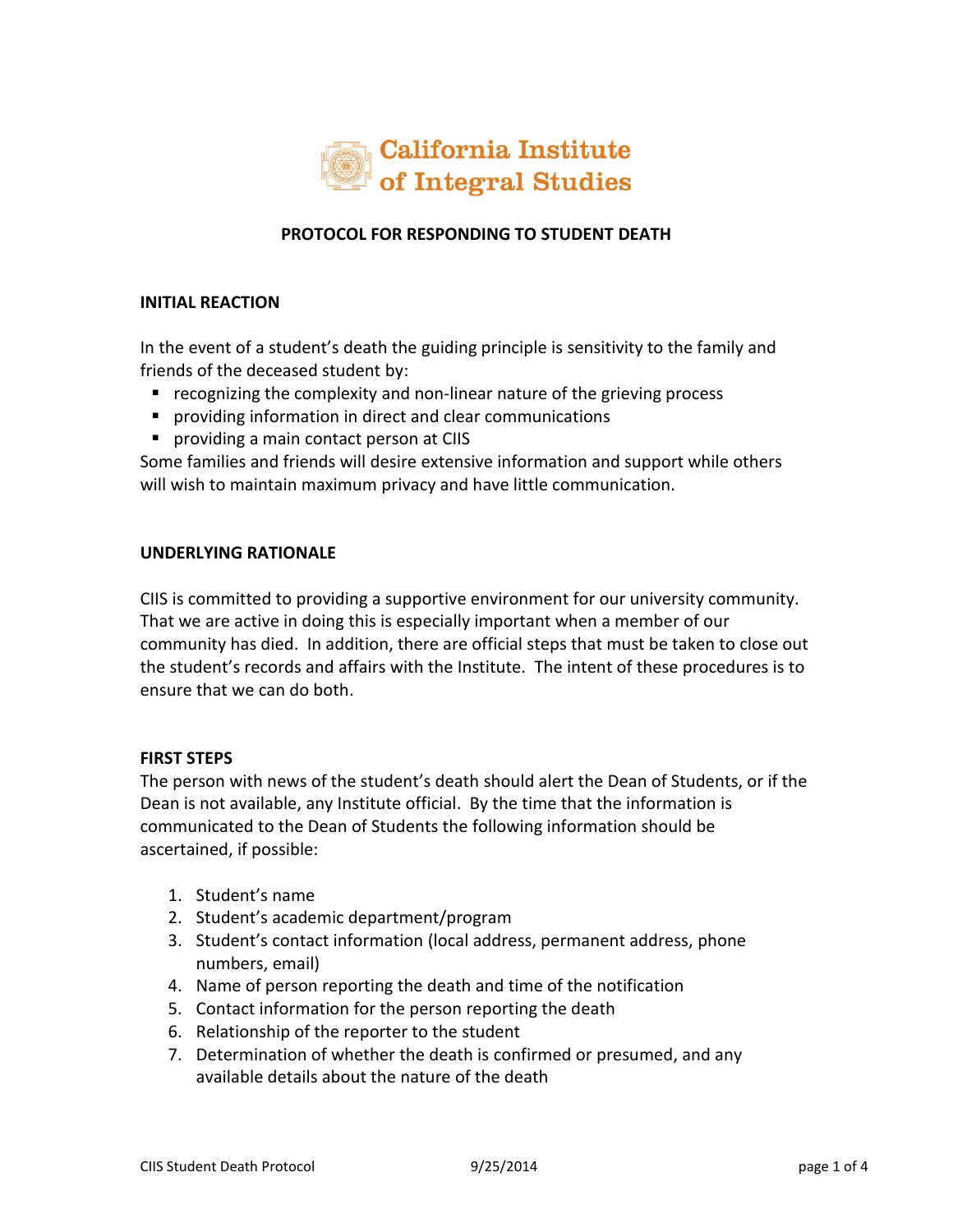## **PRELIMINARY ACTIONS BY THE DEAN OF STUDENTS**

- 1. Verify the identity of the student.
- 2. Verify that the family of the deceased student has been notified. The Coroner's Office usually makes notification or arranges for notification if family is out of the area.
- 3. As soon as possible, notify other CIIS officials:
	- **President**
	- Academic Vice President
	- Department/Program Chair or Director
	- Department/Program Coordinator
	- **Director of Information Technology Services**
	- **Registrar**
	- **Director of Facilities & Operations**
	- Director of Communications
	- Counseling Center (s) Director(s)
	- **International Student Advisor (if applicable)**
	- Any other Institute personnel who might have a need to know based on the identity of the deceased or the nature of the death
- 4. Check whether there are other students with the same or a similar name, and if so, notify them individually, in case news of the death results in a mistaken identity.
- 5. Work with the Program Director of the student's academic program to prepare and send a statement to the CIIS community sharing the news of the death and providing information on memorial services or other memorial event.
	- Ideally the message should come from the program director or some other faculty or staff member who knew the student well and can add compassionate personal details.
	- Information about the nature of the death should be concise and factual. It is likely that cause of death may not be known; if so, do not speculate. Be aware that initial information about the circumstances surrounding the death may be incorrect.
	- Collect, as appropriate, information about funeral services, memorials, donations, and preferred times and method of contact with family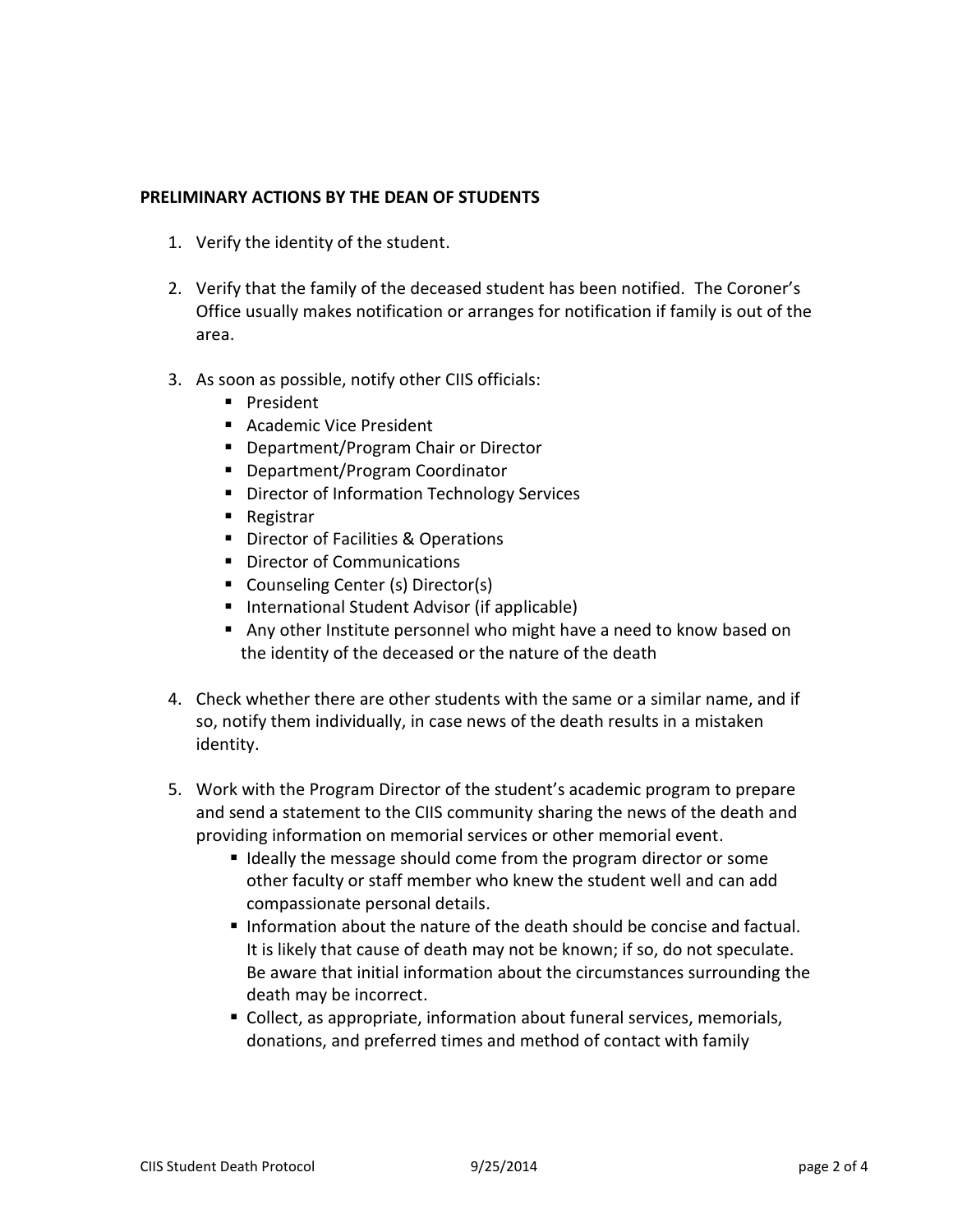members. Communicate this information to students, faculty, staff, and other appropriate CIIS constituencies.

- Support the Program Director in creating a CIIS memorial service or community event.
- 6. Arrange for group and/or individual psychotherapy to be easily available to CIIS community members who need or desire grief counseling.
- 7. Between 24-48 hours after the family has received notification of the death, contact them to officially express CIIS condolences, and establish yourself (or the Program Director, if more appropriate) as their Institute contact.

## **PRELIMINARY ACTIONS BY OTHERS**

Registrar: Drop the student's current registered classes and notify the student's instructors and academic advisor.

Business Office Manager: Cancel student's outstanding balance and ensure that no communications regarding payments are scheduled to be delivered to student or family.

Financial Aid Office Director: Ensure that no communications regarding financial aid obligations are scheduled to be delivered to student or family.

Dean of Alumni: If the student was nearing program completion, ensure that no communications are scheduled to be delivered to student or family.

Information Technology Services Director: Work with the Dean of Students to provide family members with access to the student's email account (if appropriate).

President: Send a formal, written note of condolence to the family.

## **FOLLOW-UP ACTIONS**

Once the death has been verified through the receipt of a death certificate copy or other official documentation:

Registrar: Notate and close the student's academic records.

Business Office Manager: Notate and close the student's financial account.